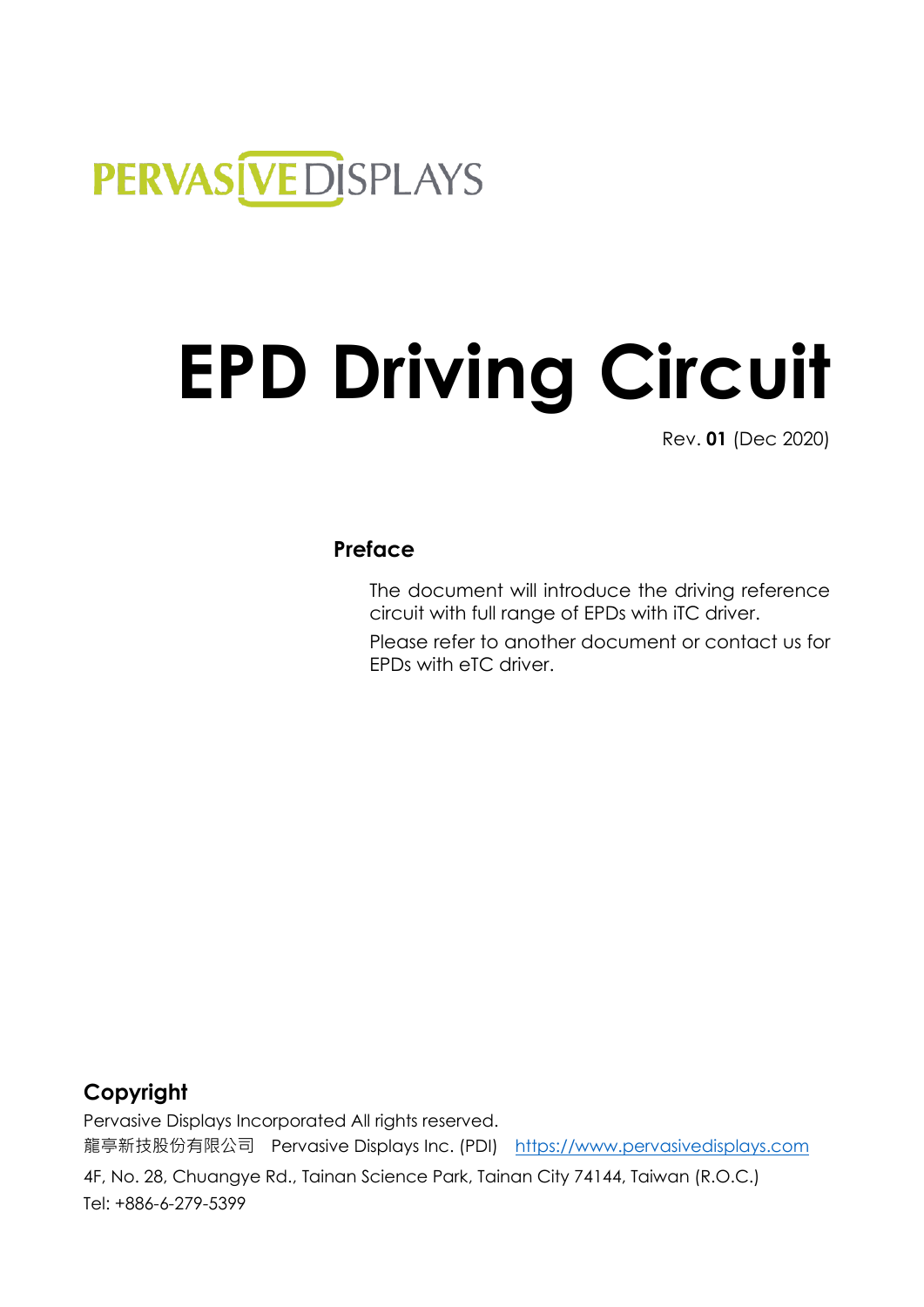# **Index**

# **Glossary of Acronyms**

| FPD.              | Electrophoretic Display (e-Paper Display) |
|-------------------|-------------------------------------------|
| FPD Panel         | <b>FPD</b>                                |
| <b>EPD Module</b> | EPD with TCon board                       |
| <b>MCU</b>        | Microcontroller Unit                      |
| <b>FPC</b>        | <b>Flexible Printed Circuit</b>           |
| <b>FPL</b>        | Front Plane Laminate, E ink material film |
| SPI               | Serial Peripheral Interface               |
| COG               | Chip on Glass, driver IC                  |
| PDI               | Pervasive Displays Incorporated           |
| PCBA              | <b>Printed Circuit Board Assembly</b>     |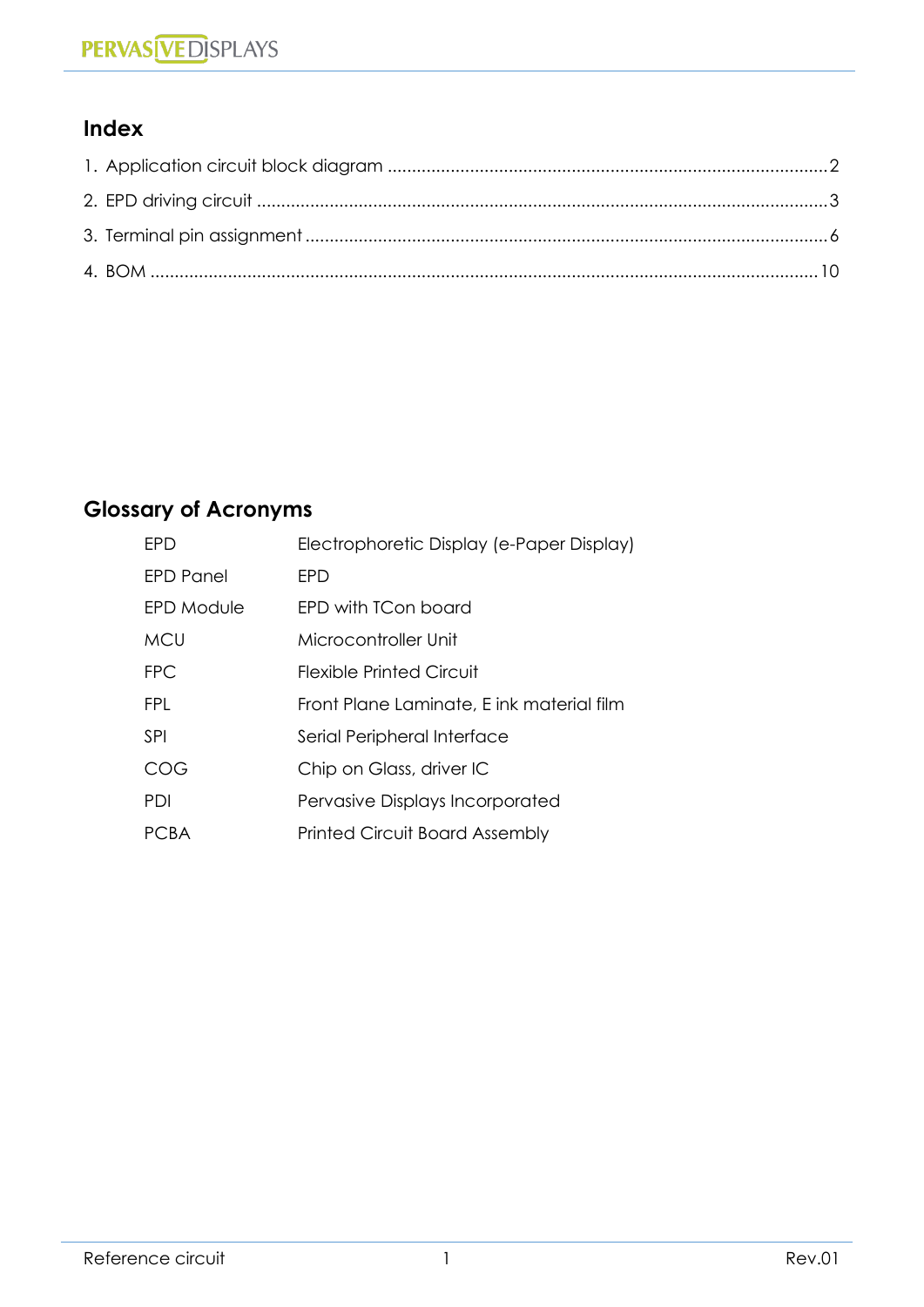# <span id="page-2-0"></span>**1. Application circuit block diagram**



Please follow the EPD driving circuit below on your PCBA to work with our EPD panels for iTC drivers. All the components and circuits are necessary.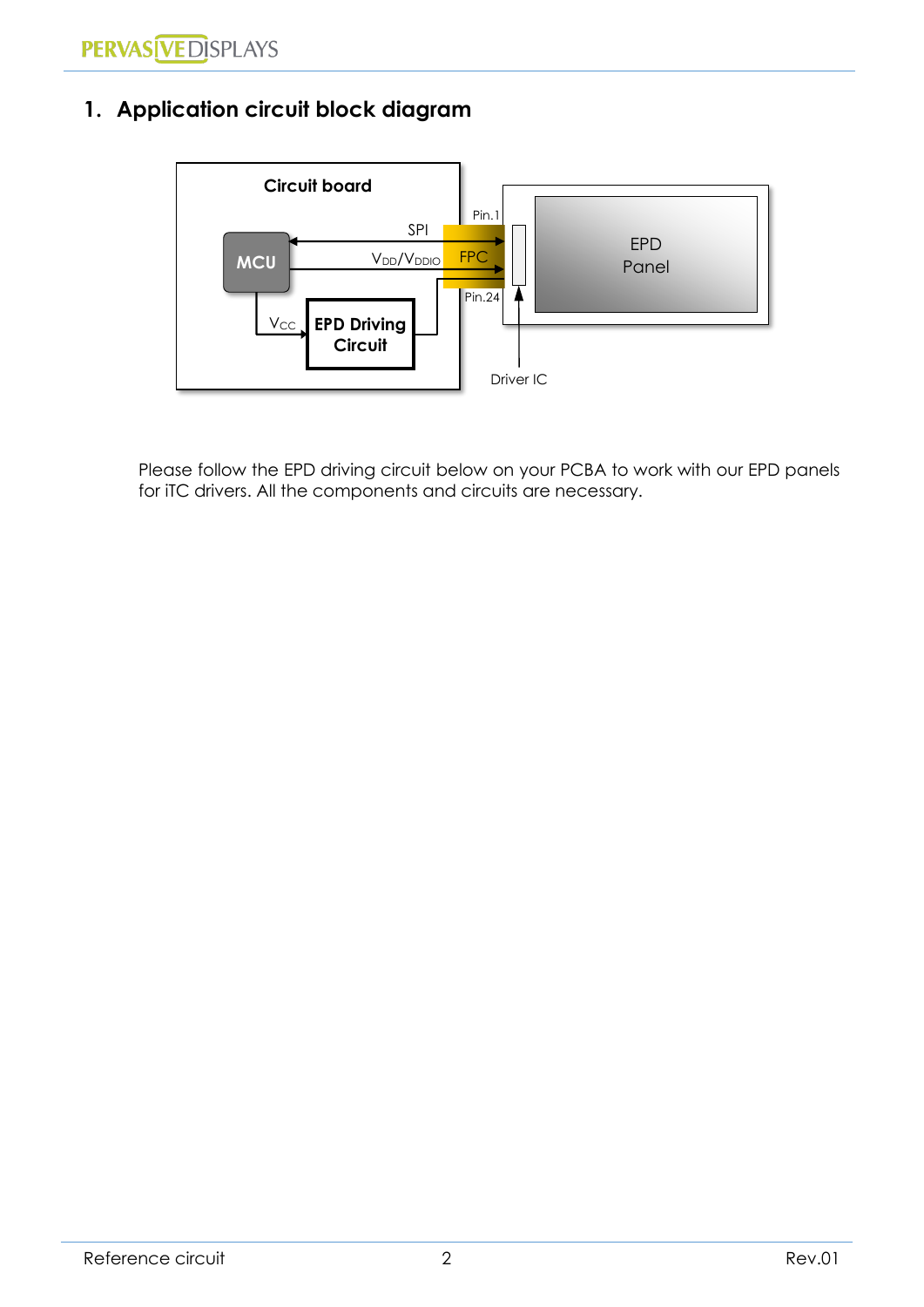# <span id="page-3-0"></span>**2. EPD driving circuit**



#### • **EPD group**

| Group          | <b>EPD sizes</b>                         |
|----------------|------------------------------------------|
| G1             | 1.54", 2.13", 2.66", 2.71", 2.87", 2.90" |
| G <sub>2</sub> | $3.7$ ", $4.2$ ", $4.37$ "               |
| G <sub>3</sub> | $5.81$ ", $7.4$ ", $9.7$ ", $12.2$ "     |

#### • **Specification of specific components**

| Group          | <b>EPD group</b> | <b>Specification</b> |           |
|----------------|------------------|----------------------|-----------|
| L1             | G1, G2           | $10\muH$             | (default) |
|                | G <sub>3</sub>   | $47\mu H$            |           |
| R <sub>1</sub> | G1, G2           | $0.47$ ohm           | (default) |
|                | G <sub>3</sub>   | OR ohm/1%            |           |
|                | G1               | $1\mu$ F / 6.3V      |           |
| C <sub>1</sub> | G2, G3           | 4.7 $\mu$ F / 6.3V   | (default) |
|                | G1, G2           | $1\mu F / 25V$       | (default) |
| C <sub>2</sub> | G <sub>3</sub>   | $0.47 \mu F / 25 V$  |           |

Note: if your circuit will support to drive multiple sizes of EPD, please use the default specifications.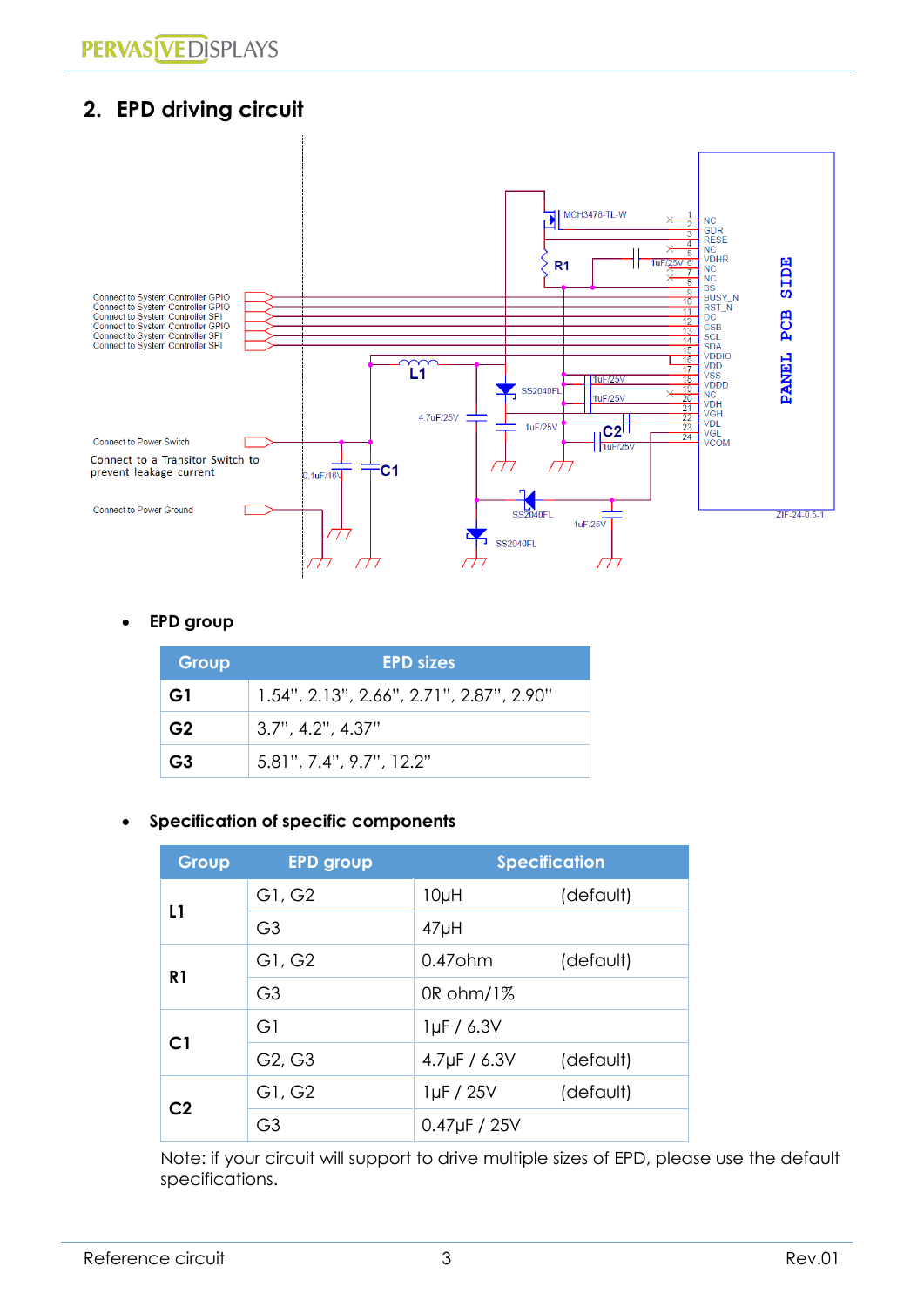#### • **Other component specifications**

| <b>Type</b>             | <b>Specification</b>             | <b>Vendor</b>   |
|-------------------------|----------------------------------|-----------------|
|                         | 10uH ATNR4010100MT ±20% 0.8A     | <b>ARLITECH</b> |
| Inductor                | 47 UH ETPRH3D16B-470M 0.3A       | <b>ARLITECH</b> |
|                         | Si1308EDL SOT-23 N-Channel       | Vishay          |
| <b>Transistor</b> $(1)$ | MCH3478 SOT-23 N-Channel 30V/2A  | ON-Semi         |
|                         | PJ2306 SOT-23 N-Channel 30V/3.2A | <b>PANJIT</b>   |
| Diode $(2)$             | SS2040FL SOD-123FL               | <b>PANJIT</b>   |
| <b>Capacitors</b>       | 25V 0603                         |                 |

#### **Note**:

- (1) Si1308EDL, MCH3478 or PJ2306 is a N-Channel Power MOSFET. The specification of selection criteria is R<sub>DS</sub><200m ohm (the lower the better), V<sub>DDS</sub>=30V, V<sub>GS</sub><2.5V@l<sub>d</sub>=0.5A or less.
- (2) SS2040FL is a Schottky diode needs the  $V_F$  as lower as possible, e.g. 0.2 to 0.4V and the repetitive peak reverse voltage > 25V.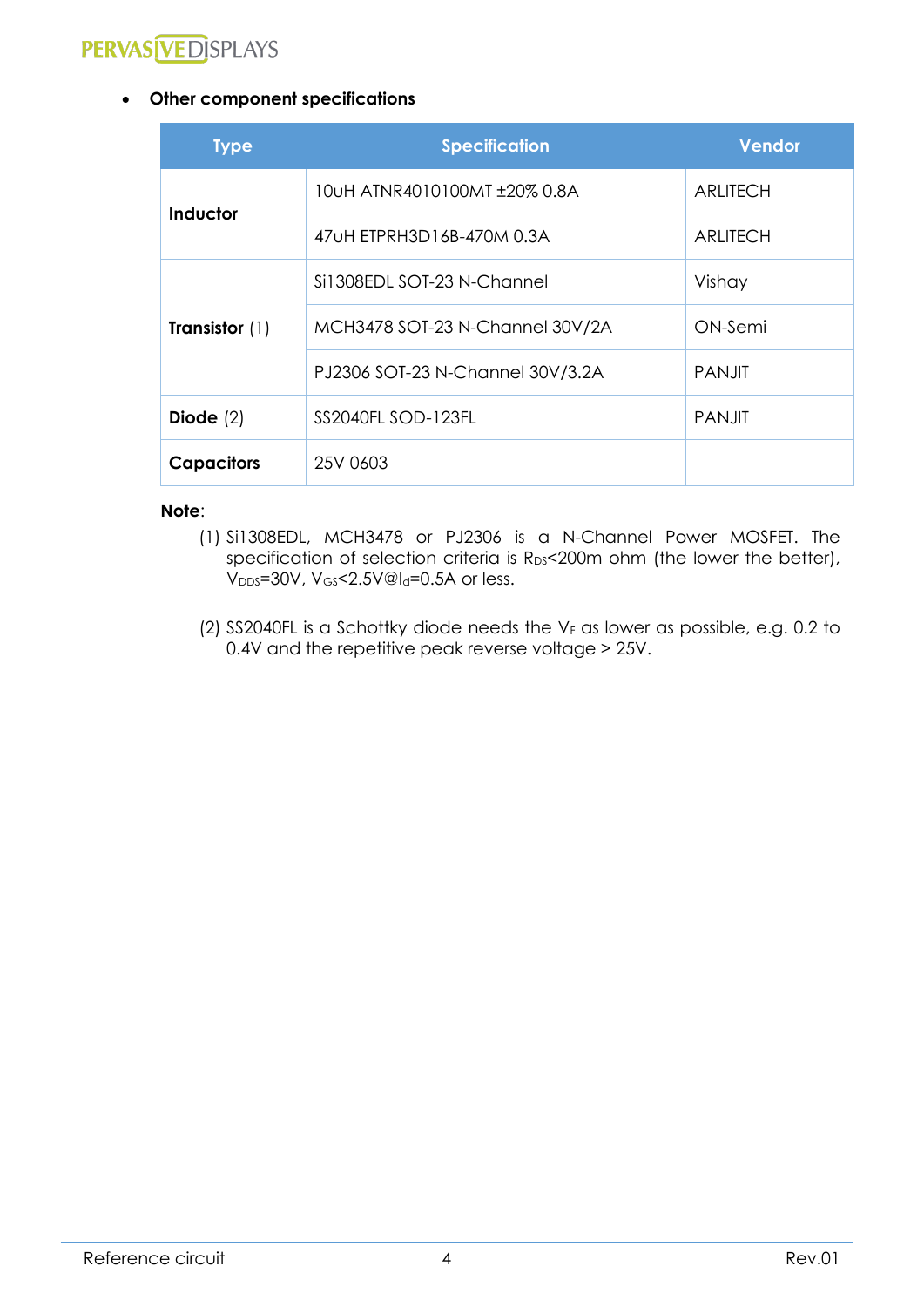**PERVAS VED SPLAYS** 

• **Driving circuit for 9.7" or 12.2" where has 2 FPCs**

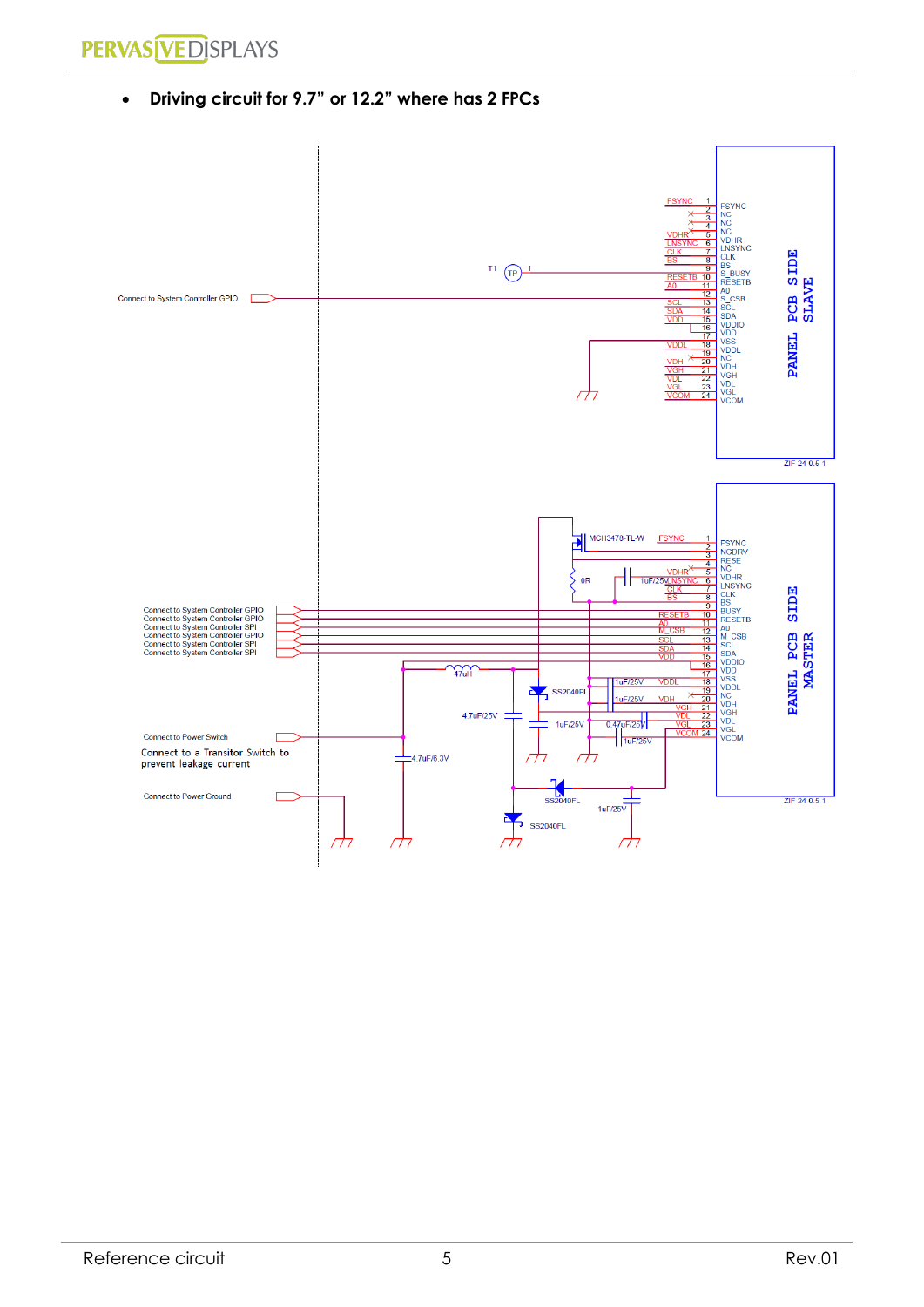# <span id="page-6-0"></span>**3. Terminal pin assignment**

#### • **FPC specification**

| <b>Item</b>   | <b>Pin numbers</b> | <b>Pitch</b>       | <b>ZIF Connector</b>                   |
|---------------|--------------------|--------------------|----------------------------------------|
| Golden finger | 24                 | $0.5 \, \text{mm}$ | HRS FH34SRJ 24S or<br>STARCONN 6700S24 |

#### • **Pin assignment**

| No.            | <b>Signal</b> | <b>Type</b>              | <b>Connected to</b>            | <b>Function</b>                                                                                                                                             |
|----------------|---------------|--------------------------|--------------------------------|-------------------------------------------------------------------------------------------------------------------------------------------------------------|
|                | <b>NC</b>     |                          |                                | Not connected                                                                                                                                               |
| $\overline{2}$ | <b>GDR</b>    | O                        | Power MOSFET<br>driver control | This pin is the N-Channel MOSFET Gate Drive<br>Control.                                                                                                     |
| 3              | <b>RESE</b>   |                          | Booster control<br>Input       | This pin is the Current Sense Input for the<br>Control Loop.                                                                                                |
| $\overline{4}$ | <b>NC</b>     | $\overline{\phantom{a}}$ | $\overline{\phantom{a}}$       | Not connected                                                                                                                                               |
| 5              | <b>VDHR</b>   | $\mathsf{C}$             | Capacitor                      | This pin is the Positive Gate driving voltage and<br>the Power Supply pin for VDHR.<br>A stabilizing capacitor should be connected<br>between VDHR and GND. |
| 6              | <b>NC</b>     |                          |                                | Not connected                                                                                                                                               |
| 7              | <b>NC</b>     | $\overline{\phantom{a}}$ |                                | Not connected                                                                                                                                               |
| 8              | <b>BS</b>     |                          | VSS                            | This pin is for SPI type selection                                                                                                                          |
| 9              | BUSY_N        | $\circ$                  | Device Busy<br>Signal          | This pin is Busy state output pin.<br>When Busy is Low, the operation of the chip<br>should not be interrupted, and command<br>should not be sent.          |
| 10             | RST_N         |                          | System Reset                   | This pin is reset signal input.<br>Active Low.                                                                                                              |
| 11             | DC            |                          | <b>VDDIO or VSS</b>            | This pin is Data/Command control.                                                                                                                           |
| 12             | <b>CSB</b>    | I                        | <b>VDDIO or VSS</b>            | This pin is the chip select.                                                                                                                                |
| 13             | SCL           |                          | Data Bus                       | Serial communication clock input.                                                                                                                           |
| 4              | <b>SDA</b>    |                          | Data Bus                       | Serial communication data input/output.                                                                                                                     |
| 15             | <b>VDDIO</b>  | ${\sf P}$                | Power Supply                   | Power for interface logic pins & I/O. It should<br>be connected with VDDIO.                                                                                 |
| 16             | <b>VDD</b>    | P                        | Power Supply                   | Power Supply for the chip.                                                                                                                                  |
| 17             | VSS (GND)     | $\mathsf{P}$             | Ground                         | Ground                                                                                                                                                      |
| 18             | <b>VDDD</b>   | $\mathsf{C}$             | Capacitor                      | Internal regulator output<br>A capacitor should be connected between<br>VDDD and GND.                                                                       |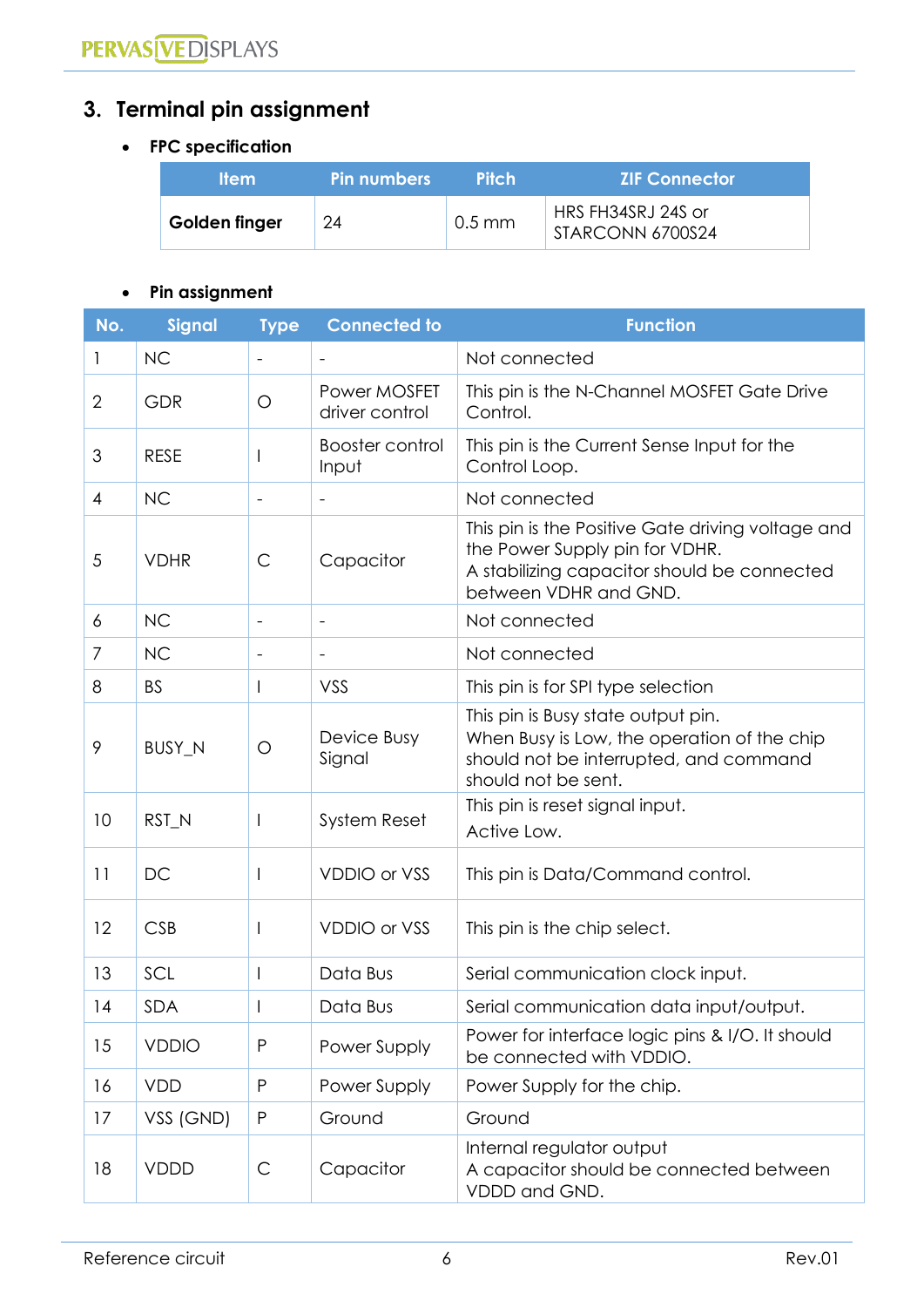| 19 | <b>NC</b>   |   |           | Not connected                                                                                                           |
|----|-------------|---|-----------|-------------------------------------------------------------------------------------------------------------------------|
| 20 | <b>VDH</b>  | C | Capacitor | This pin is the Positive Source driving voltage.<br>A stabilizing capacitor should be connected<br>between VDH and GND. |
| 21 | VGH         | C | Capacitor | This pin is the Positive Gate driving voltage.<br>A stabilizing capacitor should be connected<br>between VGH and GND.   |
| 22 | VDI.        | C | Capacitor | This pin is the Negative Source driving voltage.<br>A stabilizing capacitor should be connected<br>between VDL and GND. |
| 23 | VGL         | C | Capacitor | This pin is the Negative Gate driving voltage.<br>A stabilizing capacitor should be connected<br>between VGL and GND.   |
| 24 | <b>VCOM</b> | C | Capacitor | This pin is the VCOM driving voltage<br>A stabilizing capacitor should be connected<br>between VCOM and GND.            |

Type: I=Input, O=Output, C=Capacitor, P=Power

#### • **Pin assignment for 9.7" or 12.2" where has 2 FPCs**

#### o **Master FPC**

| No.            | <b>Signal</b>          | <b>Type</b>  | <b>Connected to</b>             | <b>Function</b>                                                                                                                                                       |
|----------------|------------------------|--------------|---------------------------------|-----------------------------------------------------------------------------------------------------------------------------------------------------------------------|
| 1              | <b>FSYNC</b>           | I/O          | Slave FSYNC                     | Cascade line frame sync                                                                                                                                               |
| $\overline{2}$ | <b>NGDRV</b>           | $\circ$      | Power MOSFET<br>Driver control  | This pin is the N-Channel MOSFET Gate Drive<br>Control.                                                                                                               |
| 3              | <b>RESE</b>            |              | <b>Booster Control</b><br>Input | This pin is the Current Sense Input for the<br>Control Loop.                                                                                                          |
| 4              | INTERNAL<br><b>VPP</b> | P            | VPP PIN &<br>Slave FPC          | MTP power internal                                                                                                                                                    |
| 5              | <b>NC</b>              | $\mathsf{C}$ | $\overline{\phantom{a}}$        | <b>NC</b>                                                                                                                                                             |
| 6              | <b>LNSYNC</b>          | I/O          | Slave LNSYNC                    | Cascade line sync                                                                                                                                                     |
| $\overline{7}$ | <b>CLK</b>             | I/O          | <b>Slave CLK</b>                | Cascade clock                                                                                                                                                         |
| 8              | <b>BS</b>              |              | VSS                             | This pin is for SPI type selection                                                                                                                                    |
| 9              | M BUSY                 | $\circ$      | Device Busy<br>Signal           | This pin is Busy state output pin of the master<br>chip. When Busy is Low, the operation of the<br>chip should not be interrupted, and Command<br>should not be sent. |
| 10             | <b>RESETB</b>          |              | System Reset                    | This pin is reset signal input. Active Low.                                                                                                                           |
| 11             | A <sub>0</sub>         |              | <b>VDDIO or VSS</b>             | This pin is Data/Command control.                                                                                                                                     |
| 12             | M_CSB                  |              | <b>VDDIO or VSS</b>             | This pin is the Master chip select.                                                                                                                                   |
| 13             | SCL                    |              | Data Bus                        | Serial communication clock input.                                                                                                                                     |
| 14             | <b>SDA</b>             |              | Data Bus                        | Serial communication data input/output.                                                                                                                               |
| 15             | <b>VDDIO</b>           | P            | Power Supply                    | Power for interface logic pins & I/O. It should                                                                                                                       |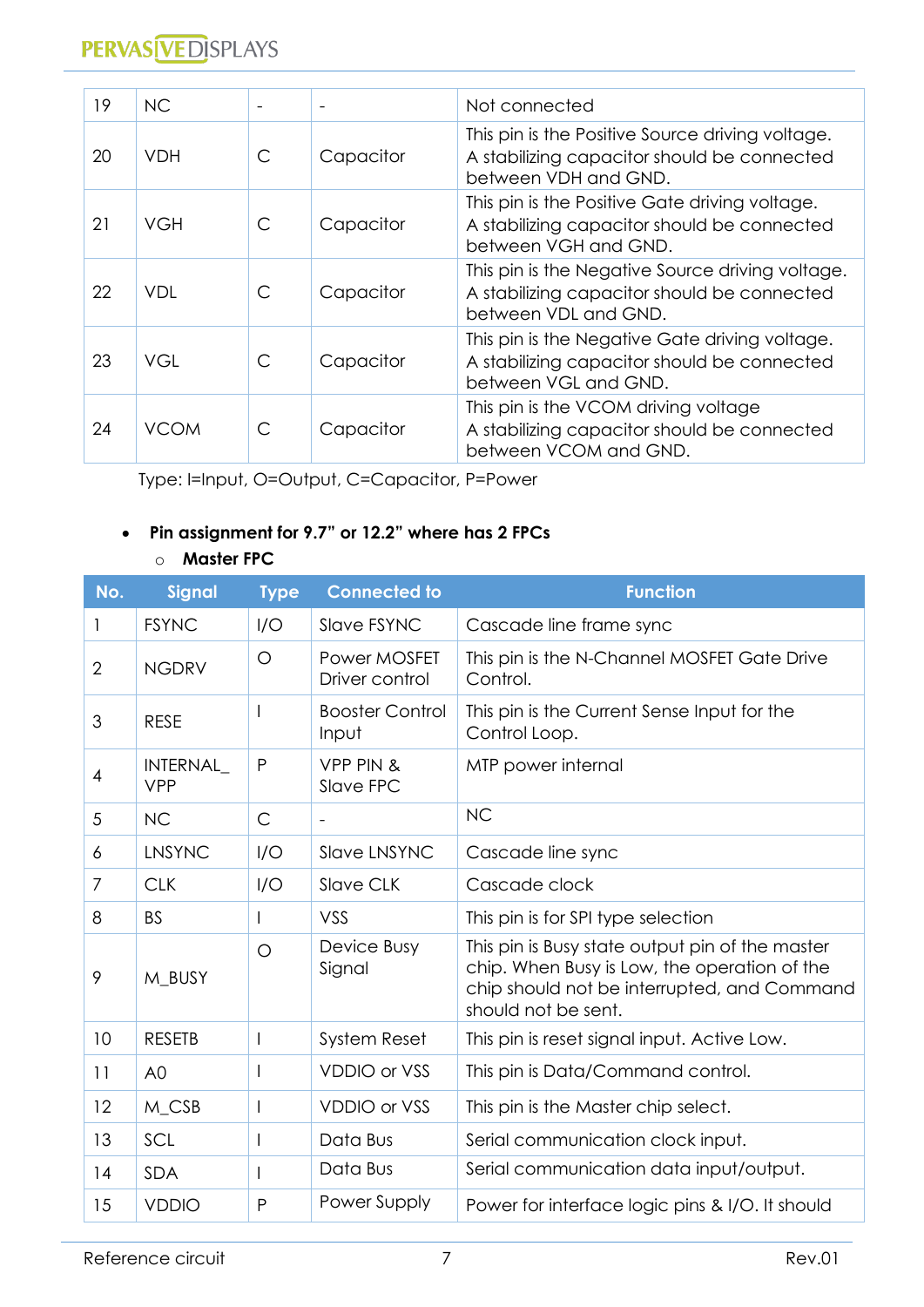|    |             |                          |                          | be connected with VDDIO.                                                                                                |
|----|-------------|--------------------------|--------------------------|-------------------------------------------------------------------------------------------------------------------------|
| 16 | <b>VDD</b>  | P                        | Power Supply             | Power Supply for the chip.                                                                                              |
| 17 | VSS         | P                        | Ground                   | Ground                                                                                                                  |
| 18 | <b>VDDL</b> | $\mathsf{C}$             | Capacitor                | Internal regulator output<br>A capacitor should be connected between<br>VDDL and VSS.                                   |
| 19 | <b>NC</b>   | $\overline{\phantom{a}}$ | $\overline{\phantom{a}}$ | Not connected                                                                                                           |
| 20 | <b>VDH</b>  | $\mathsf{C}$             | Capacitor                | This pin is the Positive Source driving voltage.<br>A stabilizing capacitor should be connected<br>between VDH and VSS. |
| 21 | <b>VGH</b>  | $\mathsf{C}$             | Capacitor                | This pin is the Positive Gate driving voltage.<br>A stabilizing capacitor should be connected<br>between VGH and VSS.   |
| 22 | <b>VDL</b>  | $\mathsf{C}$             | Capacitor                | This pin is the Negative Source driving voltage.<br>A stabilizing capacitor should be connected<br>between VDL and VSS. |
| 23 | <b>VGL</b>  | $\mathsf{C}$             | Capacitor                | This pin is the Negative Gate driving voltage.<br>A stabilizing capacitor should be connected<br>between VGL and VSS.   |
| 24 | <b>VCOM</b> | $\mathsf{C}$             | Capacitor                | This pin is the VCOM driving voltage<br>A stabilizing capacitor should be connected<br>between VCOM and VSS.            |

#### o **Slave FPC**

| No.            | <b>Signal</b>  | <b>Type</b>              | <b>Connected to</b>      | <b>Function</b>                                                                                                                                                      |
|----------------|----------------|--------------------------|--------------------------|----------------------------------------------------------------------------------------------------------------------------------------------------------------------|
|                | <b>FSYNC</b>   | I/O                      | Master FSYNC             | Cascade line frame sync                                                                                                                                              |
| $\overline{2}$ | <b>NC</b>      | $\overline{\phantom{a}}$ | $\blacksquare$           | Not connected                                                                                                                                                        |
| 3              | <b>NC</b>      | $\overline{\phantom{a}}$ | $\blacksquare$           | Not connected                                                                                                                                                        |
| 4              | <b>NC</b>      |                          | $\overline{\phantom{a}}$ | Not connected                                                                                                                                                        |
| 5              | <b>NC</b>      | $\overline{\phantom{a}}$ | $\qquad \qquad -$        | Not connected                                                                                                                                                        |
| 6              | LNSYNC         | I/O                      | Master LNSYNC            | Cascade line sync                                                                                                                                                    |
| $\overline{7}$ | <b>CLK</b>     | I/O                      | Master CLK               | Cascade clock                                                                                                                                                        |
| 8              | <b>BS</b>      |                          | VSS                      | This pin is for SPI type selection                                                                                                                                   |
| 9              | S_BUSY         | Ω                        | Device Busy<br>Signal    | This pin is Busy state output pin of the slave<br>chip. When Busy is Low, the operation of the<br>chip should not be interrupted, and Command<br>should not be sent. |
| 10             | <b>RESETB</b>  |                          | <b>System Reset</b>      | This pin is reset signal input.<br>Active Low.                                                                                                                       |
| 11             | A <sub>0</sub> |                          | <b>VDDIO or VSS</b>      | This pin is Data/Command control.                                                                                                                                    |
| $12 \,$        | S_CSB          |                          | <b>VDDIO or VSS</b>      | This pin is the Slave chip select.                                                                                                                                   |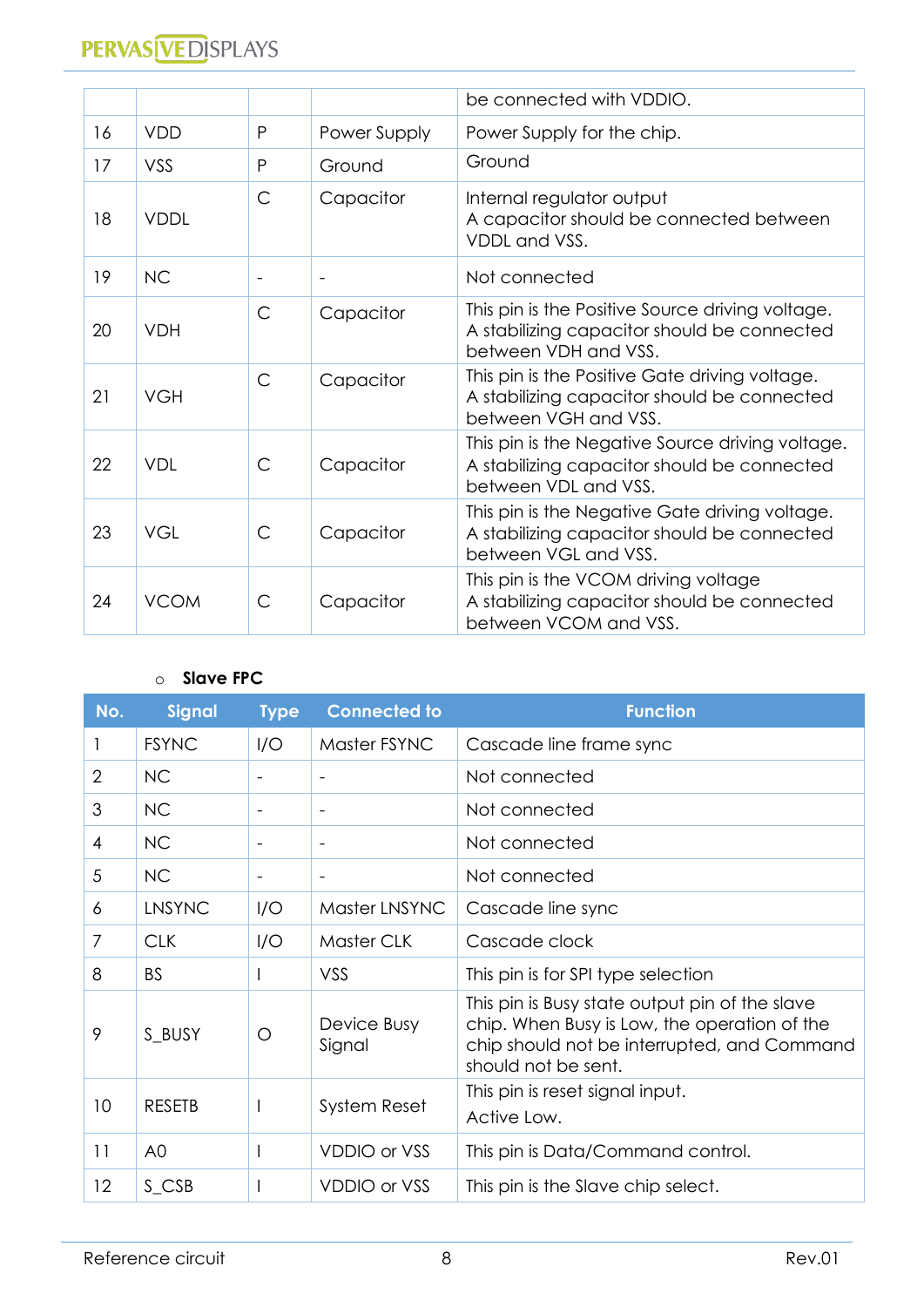| 13 | SCL          |                          | Data Bus       | Serial communication clock input.                                                                                       |
|----|--------------|--------------------------|----------------|-------------------------------------------------------------------------------------------------------------------------|
| 14 | <b>SDA</b>   |                          | Data Bus       | Serial communication data input/output.                                                                                 |
| 15 | <b>VDDIO</b> | P                        | Power Supply   | Power for interface logic pins & I/O. It should<br>be connected with VDDIO.                                             |
| 16 | <b>VDD</b>   | $\mathsf{P}$             | Power Supply   | Power Supply for the chip.                                                                                              |
| 17 | VSS          | P                        | Ground         | Ground                                                                                                                  |
| 18 | <b>VDDL</b>  | $\mathsf{C}$             | Capacitor      | Internal regulator output<br>A capacitor should be connected between<br>VDDL and VSS.                                   |
| 19 | <b>NC</b>    | $\overline{\phantom{a}}$ | $\blacksquare$ | Not connected                                                                                                           |
| 20 | <b>VDH</b>   | $\mathsf{C}$             | Capacitor      | This pin is the Positive Source driving voltage.<br>A stabilizing capacitor should be connected<br>between VDH and VSS. |
| 21 | <b>VGH</b>   | $\mathsf{C}$             | Capacitor      | This pin is the Positive Gate driving voltage<br>A stabilizing capacitor should be connected<br>between VGH and VSS.    |
| 22 | <b>VDL</b>   | $\mathsf{C}$             | Capacitor      | This pin is the Negative Source driving voltage.<br>A stabilizing capacitor should be connected<br>between VDL and VSS. |
| 23 | <b>VGL</b>   | $\mathsf{C}$             | Capacitor      | This pin is the Negative Gate driving voltage.<br>A stabilizing capacitor should be connected<br>between VGL and VSS.   |
| 24 | <b>VCOM</b>  | $\mathsf{C}$             | Capacitor      | This pin is the VCOM driving voltage<br>A stabilizing capacitor should be connected<br>between VCOM and VSS.            |